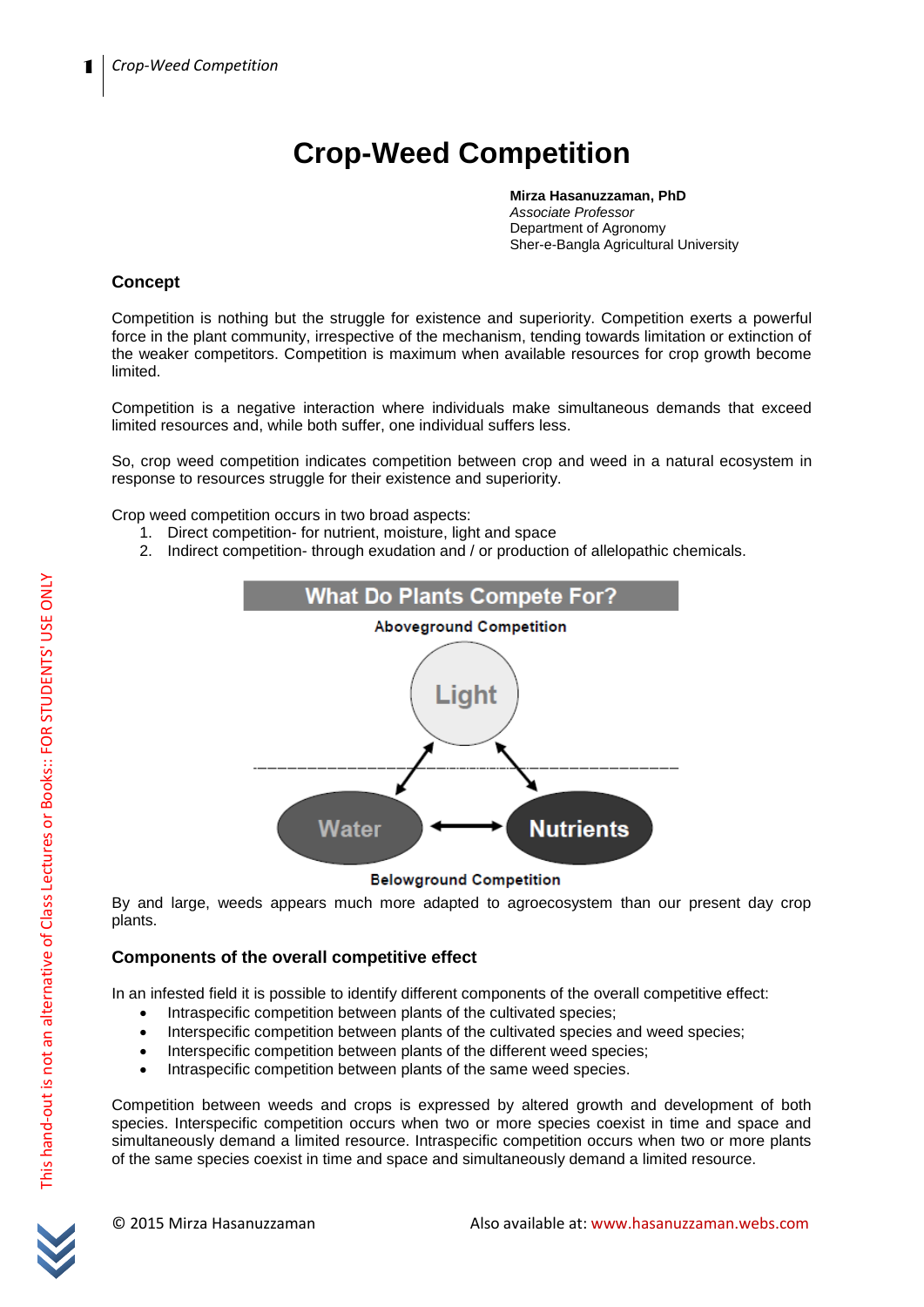# **Competition for nutrients**

Plants compete mostly for nitrogen, phosphorus and potassium (but there are many others). Phosphorus is usually the most limited nutrient in aquatic ecosystems. Nitrogen is usually the most limited nutrient in terrestrial habitats. Potassium is often overlooked but some terrestrial weeds can grow well in K-rich soils. Approximately competition for nutrients constitutes an important aspect of weed crop competition. Weeds usually absorb mineral nutrients faster than many of our crop plants and accumulate them in their tissue in relatively large amounts.



**Fig. Effect of nitrogen addition and two weeds (barnyardgrass and the annual broadleaf Monchorias) on rice yield (redrawn from data from Moody, 1981 in Zimdahl, 1999)**

|  |  |  |  |  | Table: Kilograms of Nutrients Required to Produce Equal Amounts of Dry Matter |  |
|--|--|--|--|--|-------------------------------------------------------------------------------|--|
|--|--|--|--|--|-------------------------------------------------------------------------------|--|

| <b>Plant</b>    | <b>Nitrogen</b> | <b>Phosphorus</b> |
|-----------------|-----------------|-------------------|
| Wheat           | 5.5             |                   |
| Lambrushquarter | .6              | .6                |
| Pig weed        | 5.1             |                   |

- Species of *Amaranthus*, for example, often accumulate over 3% N in their dry matter.
- *Chenopodium* and *Portulaca spp.* are likewise potassium lovers with over 1.3% K<sub>2</sub>O in their dry matter.
- Nutrient removal by weeds during the first 30 days of maize growth was 59 kg N, 10 kg P and 59 kg K per hectare, which was 7-10 times more than the nutrient removal by the crop
- Weed posses not only a capacity for heavy nutrient absorption and accumulation but also gather tremendous quantities of dry matter.

# **Competition for moisture**

Competition for water occurs below ground between roots. The ability to absorb water is related to rooting volume. However, not only are the dimensions (breadth and depth) of rooting zones important: so is the degree of water extraction.

In general, for producing equal amounts of dry matter, weeds transpire more water than do most of our crop plants. In weedy fields, the soil moisture may be exhausted by the time the crop reaches the fruiting stage, which is often the peak. The consumptive use of water of a common weed

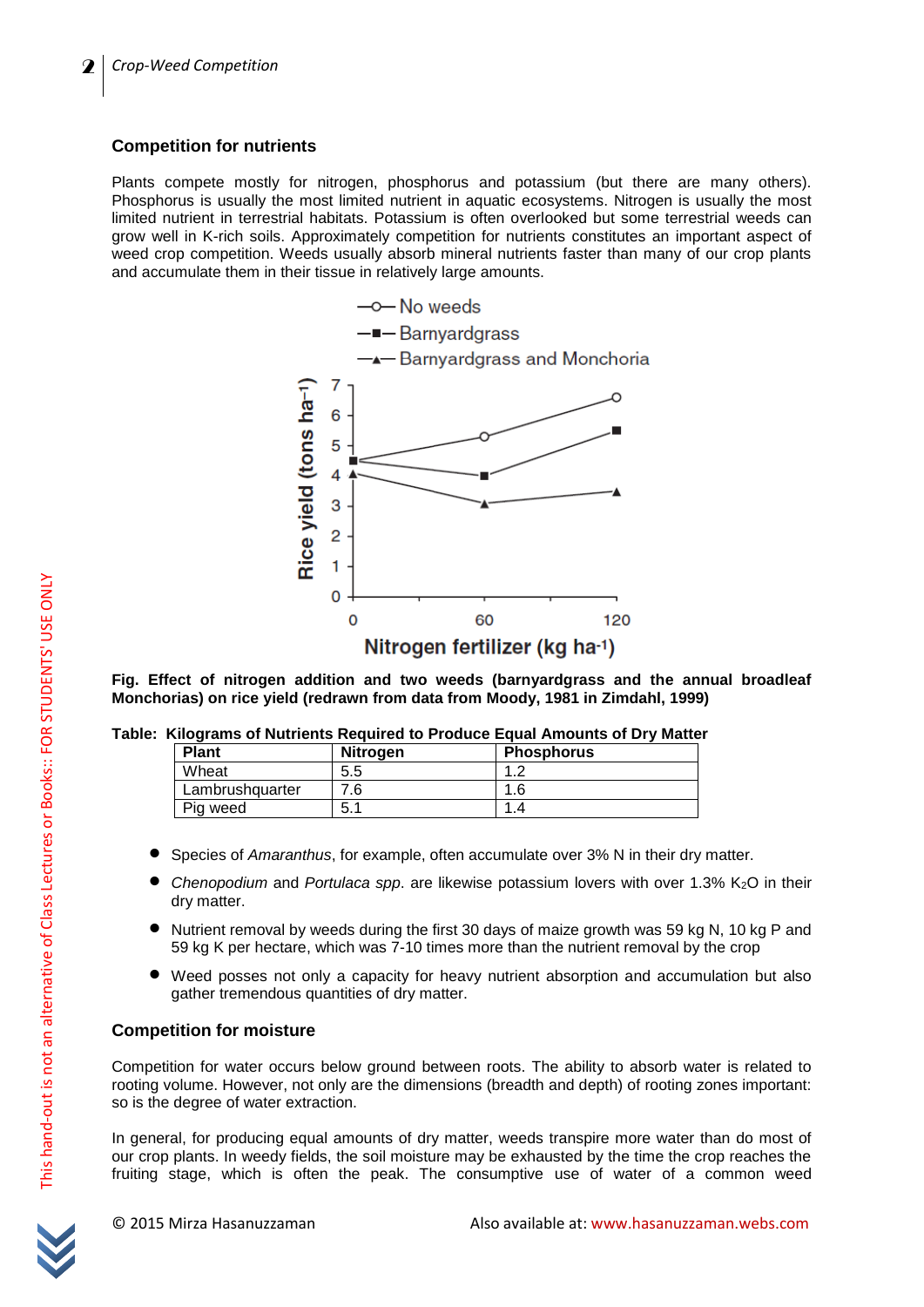*Chenopodium album* as 550 mm against 479 mm for wheat crop itself. It is because weed can remove moisture from deeper depth of soil than crops.

**Table: Water Required to Produce One Pound of Dry Matter (Dillman, 1931; Shantz et al., 1927)**

| <b>Plant</b>    | <b>Litres of water</b> |
|-----------------|------------------------|
| Wheat           | つつつ                    |
| Lambrushquarter | 300                    |
| Corn            | 159                    |
| Pigweed         | 132-139                |

# **Competition for light**

Although it varies in duration, intensity, and quality, light regulates many aspects of plant growth and development. Neighboring plants may reduce light supply by direct interception: shading. Leaves are the site of light competition. Whenever a leaf is shaded by another, there is competition for light. Light competition is most severe when there is high fertility and adequate moisture because plants grow vigorously and have larger foliar areas. Plants with large leaf area indices (LAI) have a competitive advantage with plants with smaller leaf areas.

Both light quality and quantity are important aspects of competition. Since the presence of dense leaf canopies reduces the quantity and quality of light available to weeds, competition for light is greatest when plant density is highest. Plant height defines an effective component of the competitive struggle for light. It becomes most important element of weed crop competition when moisture and nutrients are plentiful, and weeds have an edge over crop plants in respect of height. Light competition may commence very early in the crop season if a dense weed growth smoother the crop seedlings. Once a plant is shaded by another plant, increased light intensity cannot benefit it.

# **Critical period of weed growth**

Critical period of weed growth can be defined as that shortest time span in the ontogeny of crop growth when weeding with result in highest economic returns. The crop yield level obtained by weeding during this short span should provide crop yield sufficiently close to that obtained by the full crop season freedom from weeds. A fundamental principle of plant ecology is that early occupants on a soil tend to exclude the later ones.

- $\bullet$  On the basis of the plant ecology, crops required a weed free respite during the first one-forth to one-third of its growing period.
- Sharma *et al.* (1977) found that in direct seeded rice, the critical weed competition period occurred 10-20 days after crop emergence. For the transplanted rice the critical periods of weed crop competition were identified. These were (i) 4-6 weeks after transplanting and (ii) during the 12<sup>th</sup> weeks of crop growth.
- In maize for example, during the first 2-3 weeks of emergence, weeds often completed 15- 18% of their total growth, while maize put up only 2-3% of growth. Such observations have provided a basis in favour of early season weeding to harvest acceptable yields.
- Singh *et al.* (1980) found that 4 to 16 weeks period after planting sugarcane critical for competition weeds.
- In potato, weeding was found most essential between 2 and 4 weeks after planting. Delayed weeding caused considerable shrinkage in tuber yields (Gupta *et al*., 1979).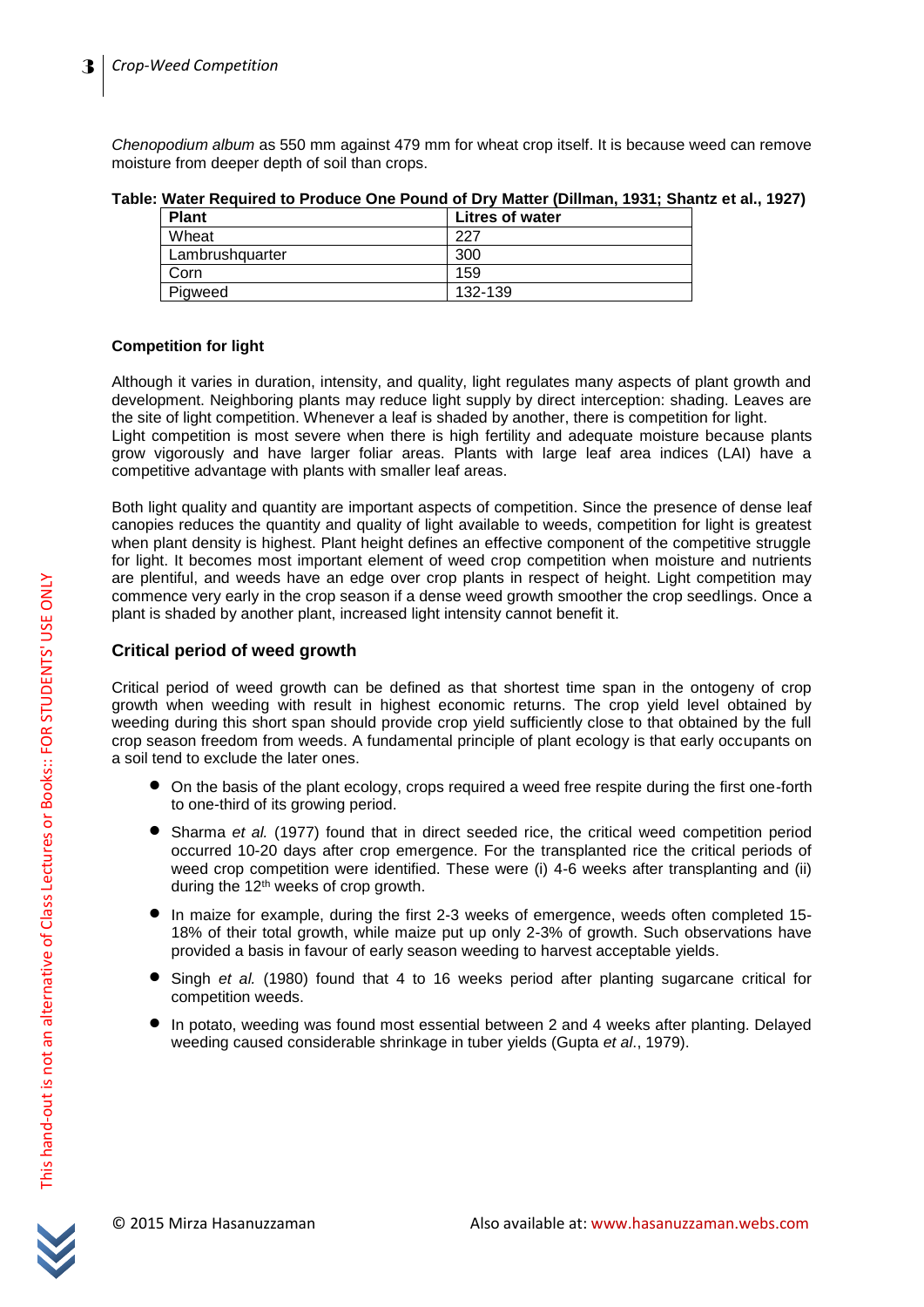

Weeks after crop emergence

| Crop    | Weed-free weeks required | Weeks of competition tolerated |
|---------|--------------------------|--------------------------------|
| Maize   | $3-5$                    | $3-6$                          |
| Rice    | $4-6$                    | 4-9                            |
| Soybean | 2-4 after planting       | 4-8 after planting             |
| Potato  | 4-6                      | 4-9                            |

# **Factors affected weed crop competition**

Competition depends on four interrelated factors-

- **A. Timing of weed emergence:** The first plant that effectively obtains water, nutrients and sunlight from a site and becomes established at that site has distinct competitive advantages over plants that develop later. The effect of a weed competition is greatest when the crop is young, since this is the stage which plant growth is inhibited most by inadequate light, water and nutrients. Crop yields are much more reduced by early season weed competition than by later season competition.
- **B. Growth form:** Growth form is manifested in two major parts i.e.,
	- **Growth habit:** Extent of root development, height, leaf area, amount of branching
	- **Growth rate:** Those which can develop canopy very rapidly over another, has definite advantage of shading over the second plant communities.
- **C) Weed Density:** The numerical superiority that weeds exhibit greatly reduces the availability of water, nutrients and light to crop plants and accounts for much of what we consider to be weed competition. Increase in crop population density distributes available resources among the crop community, but increase in weed population diverts available resources from the crop communities. For example: 1 kg increase in weed dry matter = 1 kg loss in crop dry matter. Weed density is generally higher in distributed or agricultural soil than in undistributed soils.
- **D) Duration of weed growth:** The duration of weed growth is equally important with all other factors. If weeds are allowed to grow for an extended period crop yield may be drastically reduced. Weeds that are not controlled within 2-3 weeks of emergence usually affect crop yield. This is particularly important for upland rainfed crops i.e. aus rice, jute etc. In most crops weed infestation during the first 3-8 weeks is very critical which is termed as "Critical period" of weed infestation. Crop fields must be kept weed free during this period.
- **E) Characteristics of Weed species:** Weeds differ in their ability to compete with crops at similar density levels. This is primarily because of differences in their growth habits and to some extent in the allelopathic effect they may exert on the germination and growth of neighbouring crop plants. Zimadahl and Fertig (1967) found *Brassica spp*. (Wild mustard) reduced the sugarbeet yield much more than *Setaria glauca* (Yelow foxtail). In dry areas perennial weeds like *Cirsium arvense*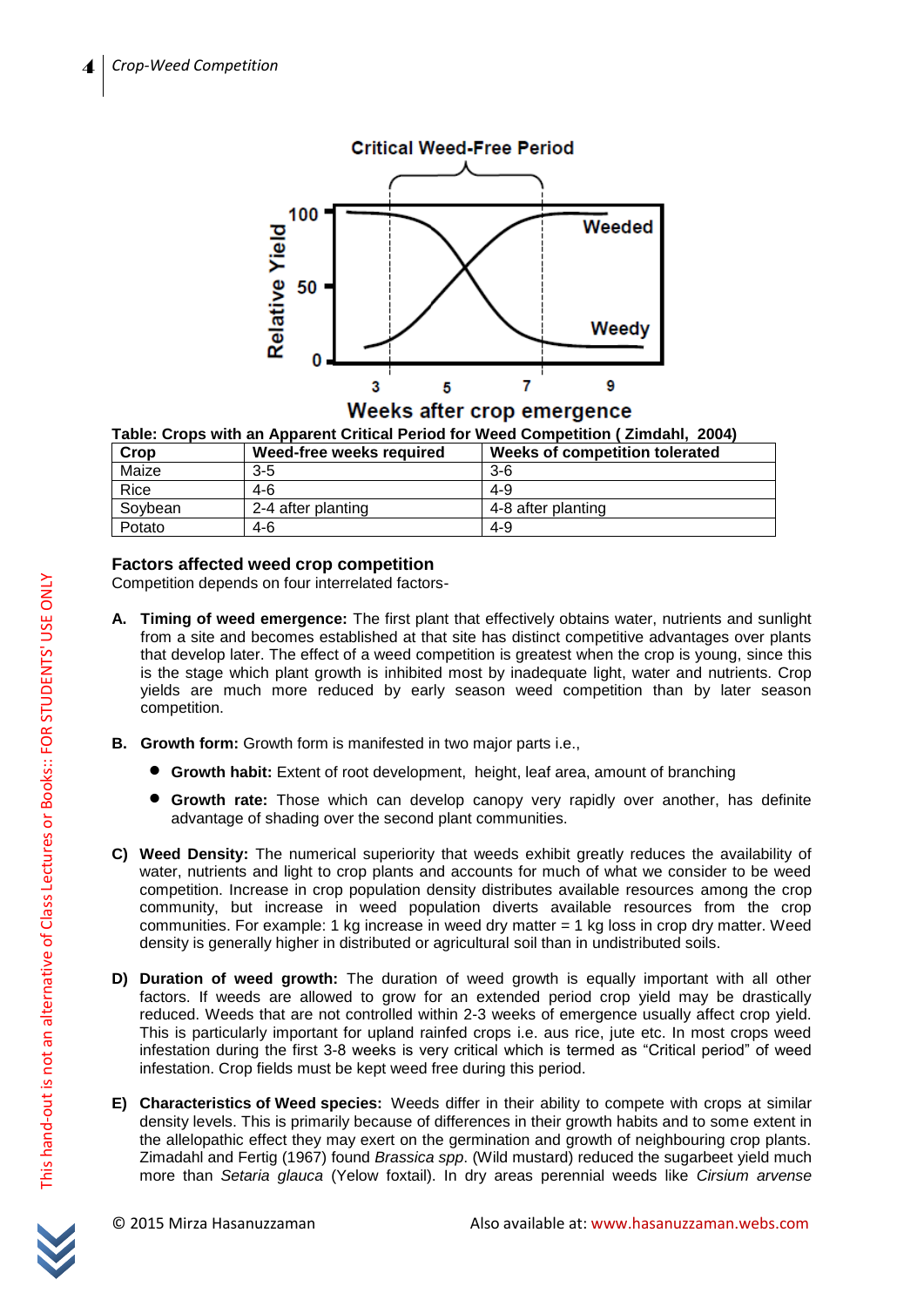(Canada thistle) and *Convolvulus arvensis* (Bindweed) have been found more competitive than the annual weed species because of their deep roots and early, heavy shoots growth.

- **F) Characteristics of crop species:** Crops and their varieties differ in their competing ability with weeds. Several researchers are available to differentiate crop species and varieties in this respect. Among winter grasses, for example, the decreasing order of weed competing ability is as barley, rye, wheat and oat. High tolerance of barley to competition from weeds is assigned to its ability to develop more extensive roots during its initial three weeks growth period than the other grains.
	- **Boro Rice:** Do not appreciably suffer from weed competition due to standing water throughout the growth period, particularly during the critical periods of weed infestation, i.e., seedling establishment, panicle initiation, flowering stages etc.
	- *Aman* **Rice:** Do not usually suffer at earlier stages until warming of soil temperature in later growth stages, which causes weeds to germinate or being rapid growth.
	- *Aus* **Rice:** Most sensitive to weed infestation. Suffers weed competition from very beginning. Cost of production is high due to intensive weed management. Entire crop failure is possible if weed control is not done timely and properly.
	- **Onion:** Slow growing, never forms a canopy, poor competitor to late germinating weeds. Critical period of crop-weed competition was found to be 20-60 DAT. Early infestation of weeds in onion is one of the major constraints limiting the establishment of the crop and thereafter its production.
	- **Field Pea:** The critical period for crop-weed competition was observed to be between 30–<sup>60</sup> days after sowing when the crop should be kept free from weeds to prevent the potential yield loss and to economize weeding in fieldpea. (Prakash and Srivastava, 2007).

# **List of characteristics associated with competitive plants**

#### *Shoot characteristics*

- Rapid expansion of tall, foliar canopy
- Horizontal leaves under overcast conditions and obliquely slanted leaves (plagiotropic) under sunny conditions
- Large leaves
- $\bullet$  A C<sub>4</sub> photosynthetic pathway and low leaf transmissivity of light
- Leaves forming a mosaic leaf arrangement for best light interception
- A climbing habit
- A high allocation of dry matter to build a tall stem
- Rapid extension in response to shading

# *Root characteristics*

- Early and fast root penetration of a large soil area
- High root density/soil volume
- High root–shoot ratio
- High root length per root weight
- High proportion of actively growing roots
- Long and abundant root hairs
- High uptake potential for nutrients and water